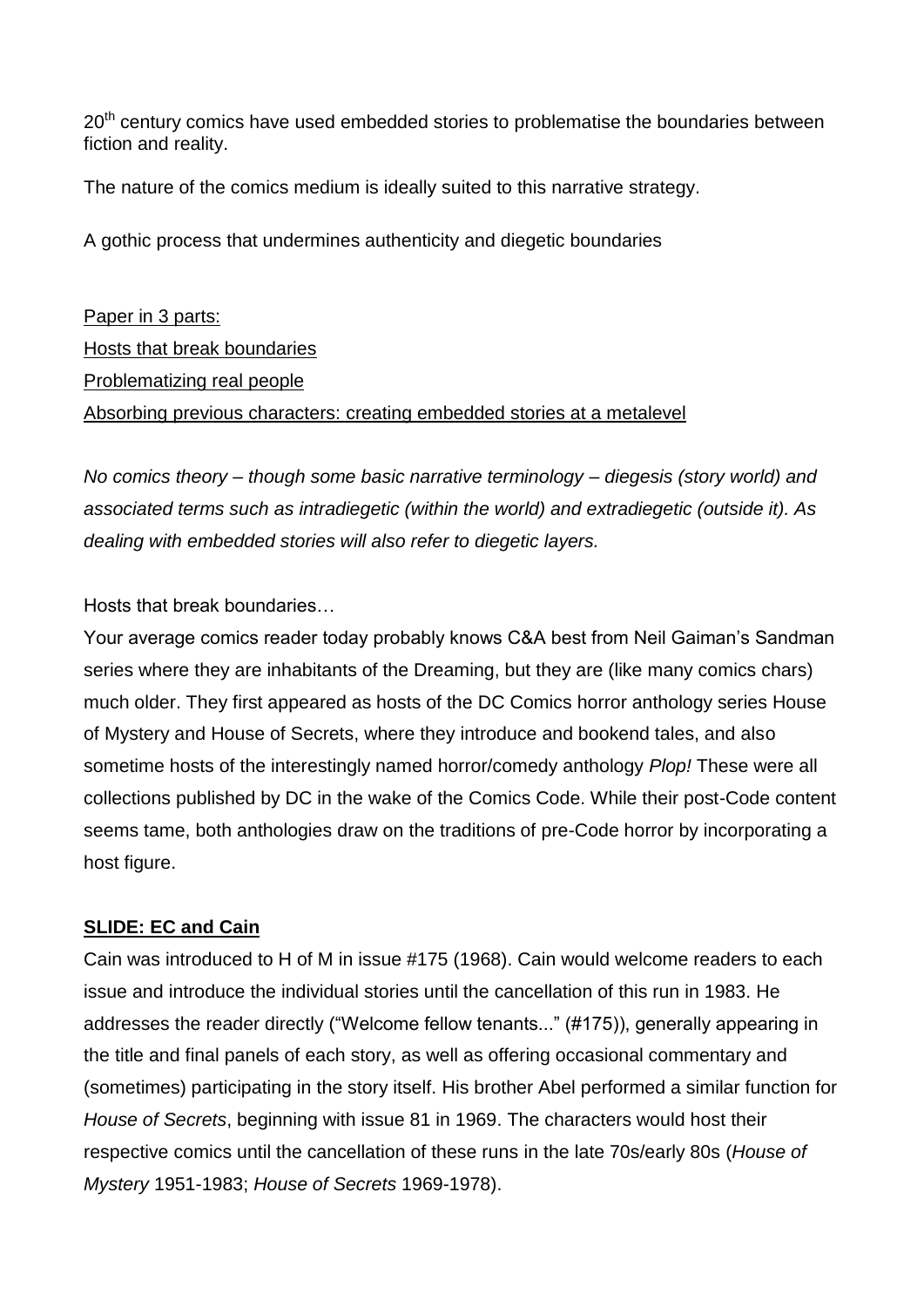The hosts look back to the EC horror comics of the 1950s (the GhouLunatics and Warren Publishing's Uncle Creepy and Cousin Eerie) and often employ many of the same-style puns and humour, such as "Tomb it may concern" (as Cain says *House of Mystery* #255), or "hair today, gone tomorrow" (as Abel says in *House of Secrets* #111). The *House of…*  anthologies published O. Henry stories with supernatural content and twist endings, just like the EC comics, and the host figures offer similar puns and commentary. Their language also this interpretation – for example Abel 'Pay attention Little Fiends' on left here – evokes 'Boils and Ghouls' of the EC hosts

Cain's first appearance also puns by introducing himself as "the able caretaker", referencing the Biblical connection, even though "my dumb brother *Abel*!" is not explicitly named until #182 (1969) in "House of Secrets Promo", again by Joe Orlando … and shown here.

#### **SLIDE: House of Secrets Promo**

On this page, in which Cain introduces new sister title *House of Secrets*, he breaks a number of narrative conventions of the comics medium. The page itself has an interesting layout that uses the visual strengths of comics. It's mirrored vertically, with a single wide panel in the top and bottom rows, and a central row of two circular panels. The top row contains a bleed between the two "panels", allowing for Cain to be repeated – or doubled – in the same space as he first addresses the reader and then turns to look out of the window. Panel borders are broken by both Cain and his two monstrous companions, whose feet invade the space of the second row. The switch to circular panels (looking through Cain's binoculars) is both ornamental and functional: it draws attention to the middle row, the shown content of which (Abel's house) is the subject of this page. The page, as a promo, gives a lot of visual information, and subversive relationships between word and image make up part of this excess, for example in the juxtaposition of Cain's gargoyle with his unthreatening name ("Gregory") and status as a "pet". Cain's final words are similarly subversive, working against the shown content of the page as he tells the reader that *House of Secrets* will "be on sale in August! Don't buy it!"

The circular panels at the centre of the page indicate that the reader is being assigned an embodied perspective of an intradiegetic character (i.e. one within the story world) – that is, the view through Cain's binoculars. Existing alongside this shift of perspective from outside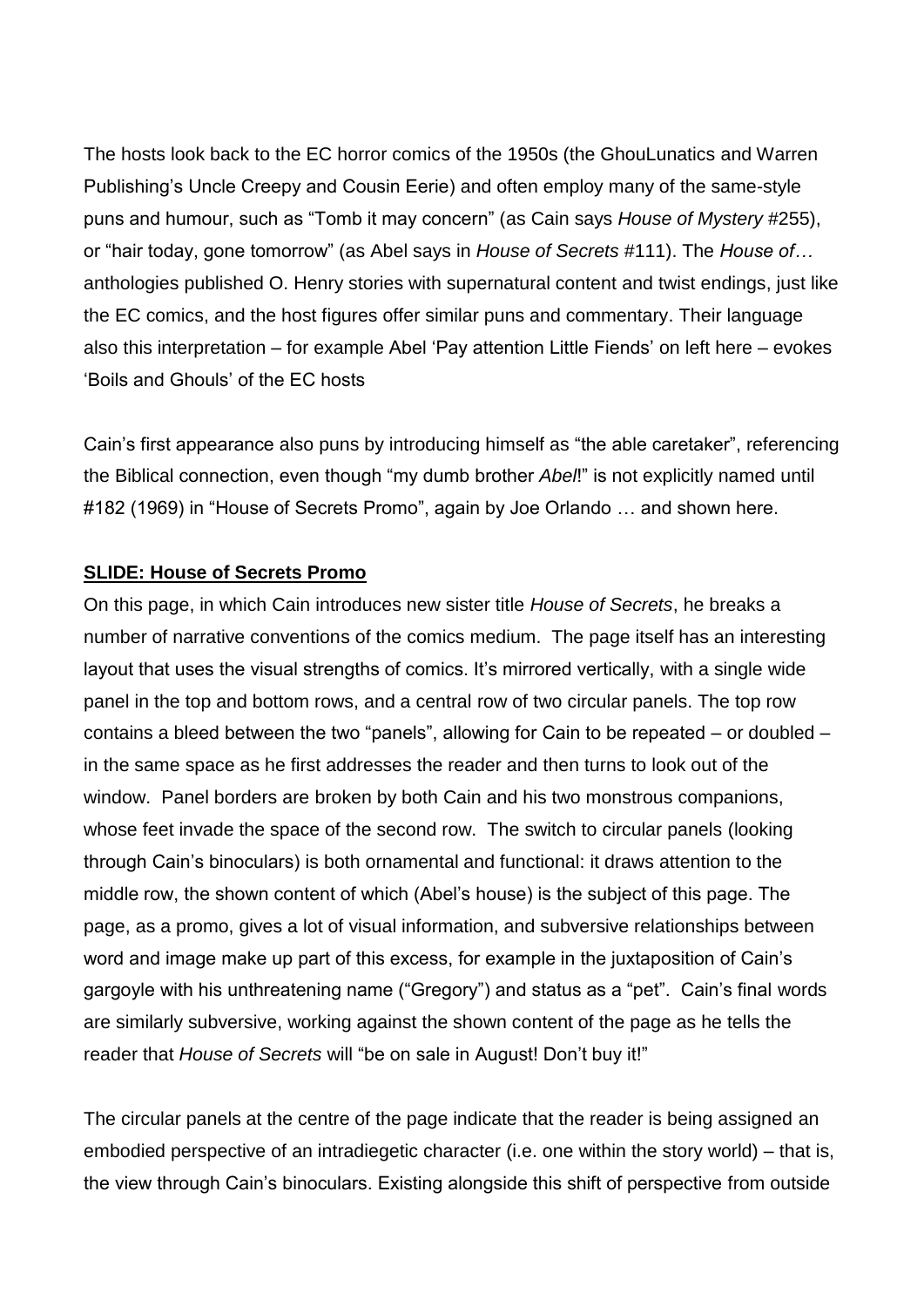to inside the story is the direct address of the reader in both word ("Well, well, well...you finally made it here. Come on over to this window...") and image (the first and last panels in which Cain breaks the fourth wall to gaze straight at us). These strategies all work together to immerse the reader in the page and create an intriguing sense of the uncanny, supported further by the presence of gargoyles, graveyards and the mysterious House of Secrets – little more than a silhouette, as befits its name.

Cain's appearance, then, complicates visual narrative conventions through doubling, breaking panel borders and breaking the fourth wall. The comics medium in the 70s is flexible enough to allow this. It also supports embedded stories by its very nature and Cain and Abel's variable positioning within these comics adds layers to stories and characters. This echoes the textual strategies used by gothic texts such as *Frankenstein*, which contains multiple framed narratives (Walton's letter to his sister retells the story told to him by Victor Frankenstein; Frankenstein's story contains the creature's story; and the creature's story contains the story of the DeLaceys).

### **SLIDE: Waiting**

Throughout the *House of…* anthologies, textual boundaries are problematized by the existence of the host characters in a variety of ways. Firstly, Cain and Abel's presence disrupts the boundary between text and paratext, as story title pages become part of a diegetic experience and the titles themselves are woven into spoken sentences as for example in this title page from "Waiting…Waiting…Waiting…" This combines images of Abel and the story characters into a single page and leaves it unclear who is speaking the title words. Incorporating titles into speech and diegetic images into the cover problematizes both.

### **SLIDE: Little Fiends!**

In addition, the hosts sometimes interject comments midway through stories, sometimes for just a single panel (as in Abel's 'little fiends' on the left here) and it is not always clear if they exist within a story's diegesis or not. For example, in "Voice from the Dead" on the right here, the last but one panel of the story has Cain standing in the graveyard that opened the diegesis, holding an inset panel in his hand while addressing the reader directly. Although shown "in" the diegesis he is obviously not part of the tale.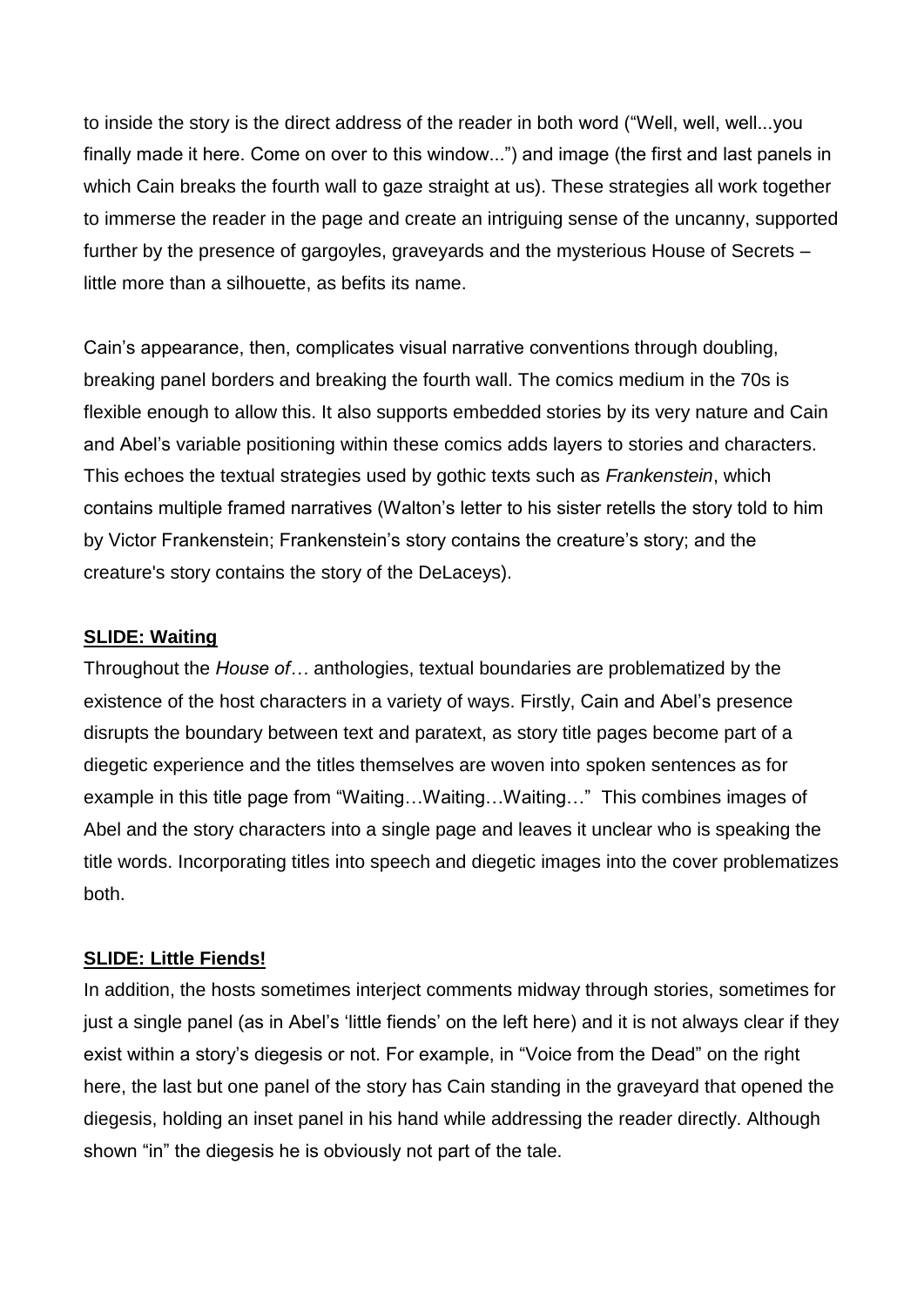### **SLIDE Graveyard**

Cain appears similarly in "Grave Results" (#182, Wolfman and Howard 1969): after introducing the story from outside the diegesis (where his speech again blurs the boundaries by including the story's title), at its close he joins a crowd of villagers within the story, looking over his shoulder to address the reader directly with a characteristic pun.

## **SLIDE: Red fox**

However other times the hosts participate explicitly in the story's events, for example "Mask of the Red Fox" (*House of Mystery* #186, Kanigher and Toth 1970). Here, the sound of a foxhunt interrupts Cain's introduction and, after conversation with the hunters, he reveals to the reader the fox he has kept hidden from them, apparently either behind a door or perhaps even in the page's gutter, ie the gap between the panels. Cain also claims to have found his pet gargoyle, Gregory, on the floor of a room within the story "The House of Gargoyles" (*House of Mystery* #175) and Gregory reappears in various later issues at the host level, like the Promo page I showed. The boundaries between diegetic levels, text and paratext, and the extra/intradiegetic status of characters are thus transgressed, complicating notions of storytelling.

## **SLIDE Problematising 'real' people**

Appearances of real people are also used in these comics to complicate storytelling. For example in "His Name is Kane!" (*House of Mystery* #180, Friedrich and Kane 1969) a selfimportant Gill Kane (the artist for this story) annoys the editors for the last time and ends up trapped in his own artwork. Puns and satirical commentary are used to intelligent effect here ("*I'm being drawn into my own artwork!*" (Friedrich and Kane 1969: 1)) and Kane is horrified to later realise "My artwork has become a *factory* – little assistants doing the pencilling and inking and coloring!" (4)

### **Slide: Kane**

These pages also play with diegetic layers and the boundaries between text and paratext. The plot of the story is that Kane rents a room in the House of Mystery to try and work on his own comic strip rather than the "hack job" the editors want him to write. However he is interrupted by a caricature of editor Joe Orlando (with large glasses and quiff) demanding his story, and kills him (in a series of panels littered with eyeballs and repeated, duplicated images). After he does so, the tale's narration which throughout has addressed itself to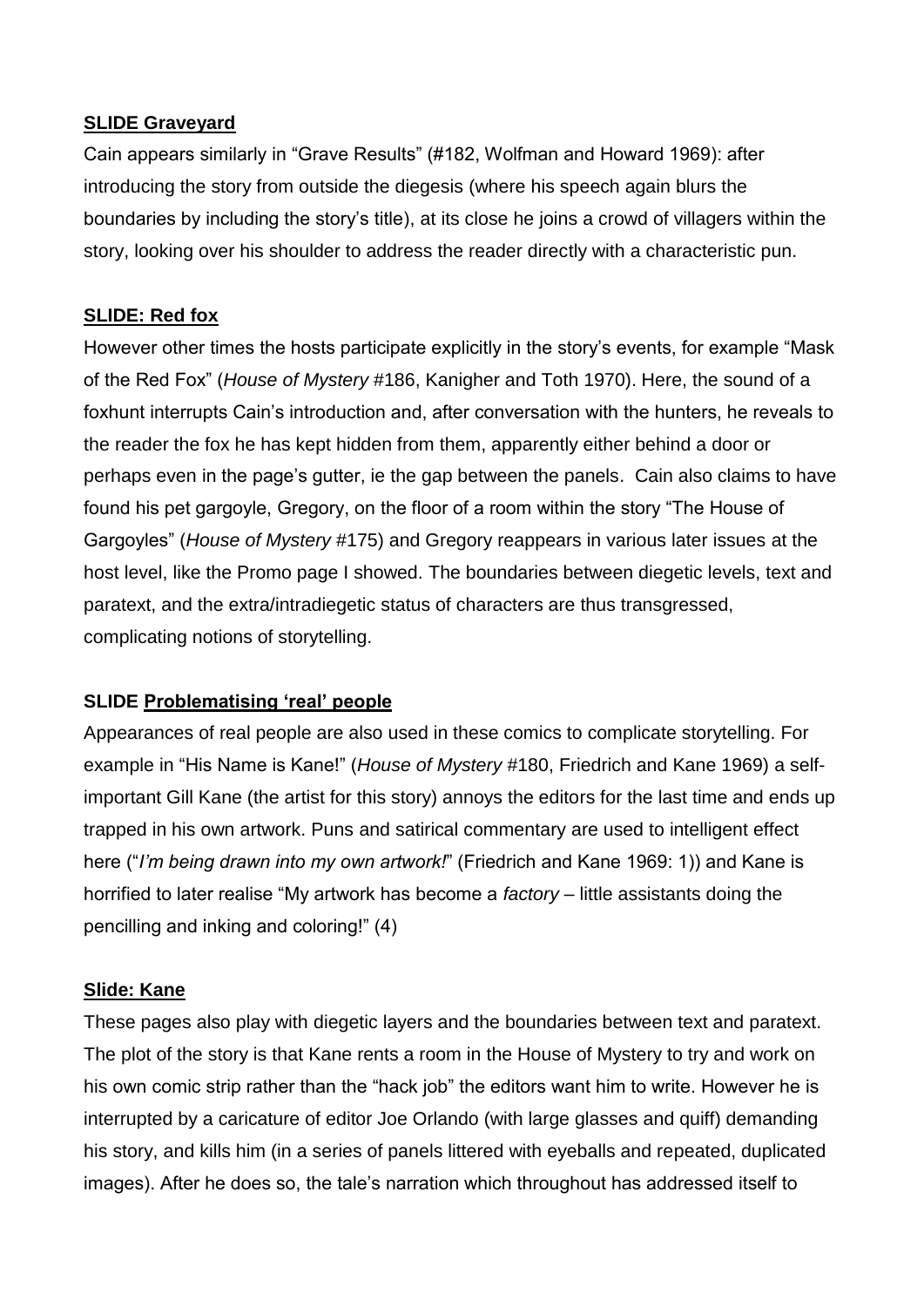Kane in the second person ("You've had a long night, Gill Kane..." (1)) is revealed to be the editors' voices ("You have broken the divine right of editors – and for that *we shall have our revenge!*" (5)). This shift aids in the merging of diegetic layers by incorporating extradiegetic narration into the diegetic action. At the tale's end, after Gill Kane has been sucked into his own artwork, the host Cain enters the room and discovers the picture Gill Kane is trapped in, which he frames and hangs on the wall of "Room 13" (also the name of this section of the comic). Here, diegetic levels are blurred by the role of the host, and the house itself (and Room 13) exist at both a textual and paratextual level.

### **SLIDE: Berger and house of mystery**

Other editors, writers and artists would also appear in the anthologies' pages in later years, including DC Vertigo visionary Karen Berger. *House of Mystery* was the first book Karen Berger edited at DC. She describes her run on this title as: "the germs of what Vertigo became [...] using horror as a backdrop to tell stories about people in the world" (Round 2008b). Her mention of 'the world' hints at the way in which fiction and reality are starting to blur in comics of this time.

Berger took over the editorship of *House of Mystery* with #292 (1981), an occasion marked by metafiction, as she appears and introduces herself in this issue, as shown here, and Cain also kicks out previous editor Len Wein in the same issue. The anthology's metafictional tendencies and the intrusive role of the host are thus both sustained, and Berger appears again at various points in the *House of Mystery* series*. [including its final issue (#323, 1983) where she takes Cain into the DC offices and explains that his house needs to be demolished, causing him to metafictionally ponder his existence.]*

## **SLIDE: Absorbing previous characters - covers**

As well as recreating real people, existing fictional characters are also dragged into the comics world. While it has been stated that Cain, Abel and Eve are not the same characters as their biblical counterparts (this is claimed by Destiny, the host of *Weird Mystery Tales,* in the letters page of issue #3, 1972), subsequent rewritings from creators such as Alan Moore and Neil Gaiman would go on to absorb these versions too. When Alan Moore incorporated Cain and Abel into *Saga of the Swamp Thing* in issue #33 entitled "Abandoned Houses" (1987) their comics origins were flagged in both title and cover, as you can see here.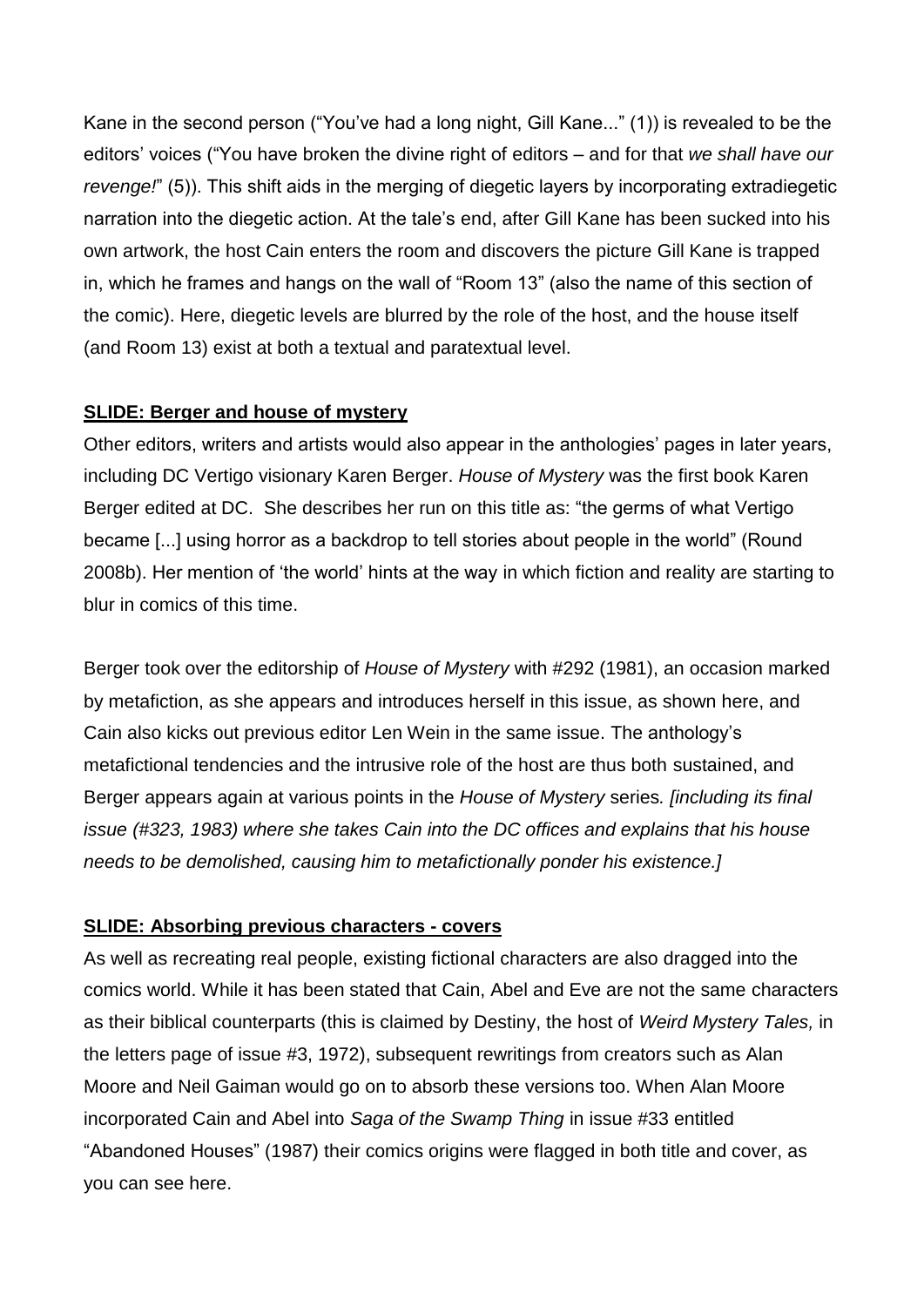# **SLIDE: Swamp Thing pages**

Within the issue they appear to protagonist Abby in a dream and offer her a "mystery" or "secret" (see p20 on the right here). The tale Abel then tells her is a reprint of pages from *House of Secrets* #92 (1956), and Moore uses visual indicators that are both ornamental and functional (such as the shattering of a mirror into panels as Abby first begins to fall into her dream) to divide his own framing pages from the reprinted story and explicitly flag up his use of these characters and their origins as storytelling devices.

He also references the biblical archetypes explicitly; after killing his brother again as part of an endless cycle, Cain explains "*I'm* being punished for being the first *predator*… and *he's* being punished for being the first *victim*" (p19 on the left). Moore's rewriting both looks backwards to these previous versions, but also forwards as he redefines both characters and houses as storytellers accessible through dreams. He uses this type of absorption in a lot of his work: for example *Marvelman/Miracleman* and *Saga of the Swamp Thing*, where he reinterprets established scenarios or events to embed the actions and identities of previous incarnations in his new version.

*[Moore's revival of Mick Moran in Marvelman/Miracleman hinged on the discovery that the original 1970s Marvelman adventures were in fact deliberate hallucinations created by Dr Gargaunza while Moran and his companions languished in a government laboratory. In Moore's Saga of the Swamp Thing Alec Holland was revealed to be just the latest in a long line of 'plant elementals' and the identities of previous versions (such as Alex Olsen and Albert Hollerer, the Heap) were embedded within his story.]*

In this instance he also absorbs both the biblical figures and the host characters into iterations of a wider archetype (the first murderer and the first victim).

## **SLIDE: DC Vertigo**

These archetypes are picked up by Neil Gaiman in *Sandman,* where Gaiman follows a similar strategy to Alan Moore in order to subsume previous comics titles and characters into his comic. Gaiman absorbs the golden-age Sandman superhero into his fiction, as he explains his activities as a consequence of the capture of his protagonist Dream, saying: "*Wesley Dodd*'s nightmares have *stopped* since he started going *out* at night" (#1, Gaiman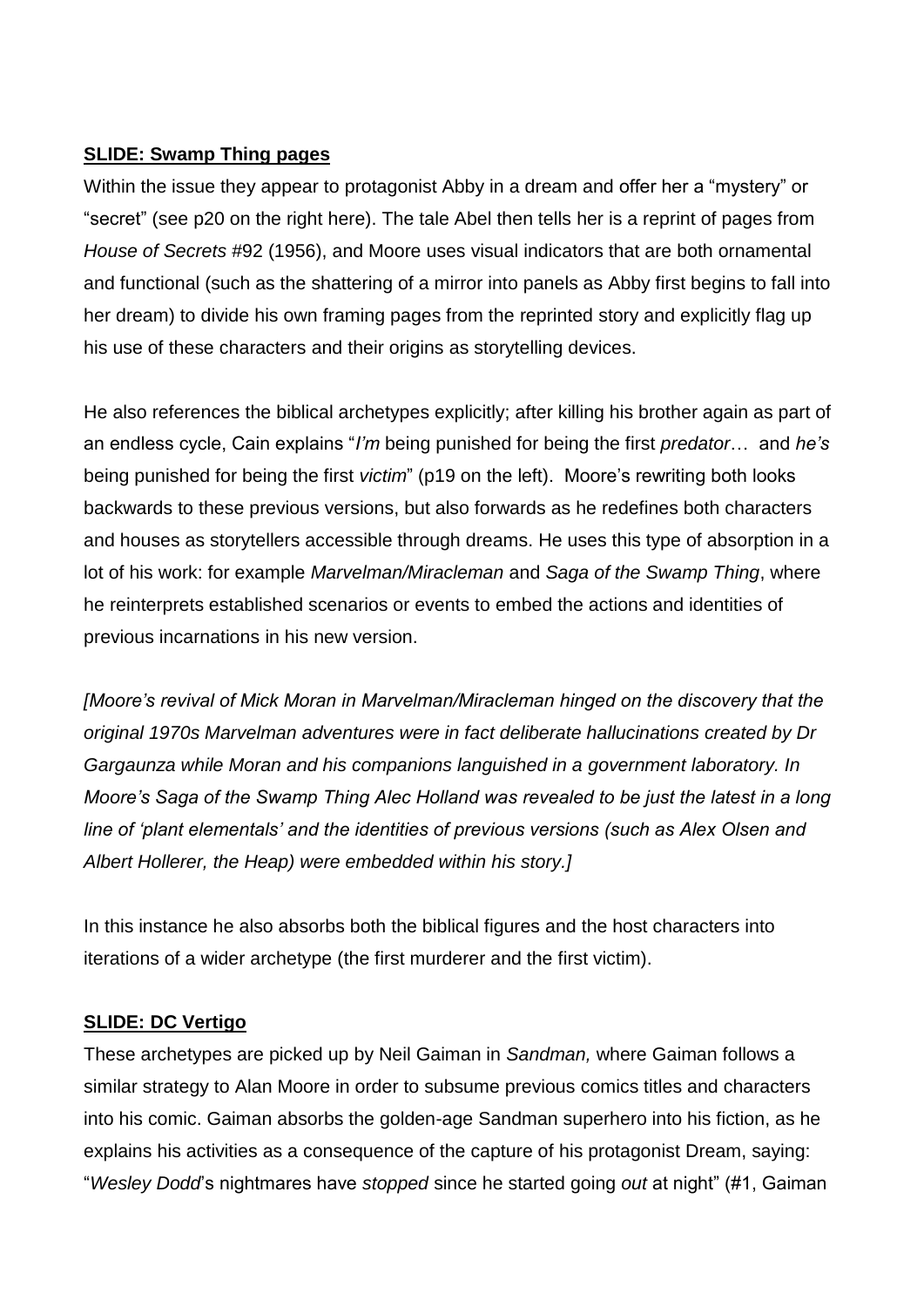et al 1991: 18). Cain and Abel's appearance as storytellers resident in the Dreaming has a similar function, implying that their previous stories were "told" from The Dreaming.

They're introduced by Gaiman in *Sandman* #2 (flagged up with the title "Abandoned Houses") and this appearance absorbs all their previous incarnations. Both Moore and Gaiman reference the *House of…* anthologies paratextually through covers and titles. By situating the characters in The Dreaming as storytellers. Gaiman's construction of the storyworld of the Dreaming also takes in Moore's use of them as figures in Abby's dream. Like Moore, Gaiman continues the biblical references as Cain repeatedly kills Abel, and also uses motifs from the 1970s horror comics such as Abel's stutter and Cain's pet gargoyle Gregory. Gaiman's Lucifer character also cites the Bible, which states that, after killing his brother, Cain went to live in the "Land of Nod". When Bill Willingham and Matthew Sturges revived *House of Mystery* for Vertigo again in 2008, the plot began with Cain attempting to return to his home in The Dreaming.

This process of absorption explicitly problematizes notions of "the book" and the creator's *oeuvre* (or collection of work) in a Foucauldian sense. Do Cain and Abel belong to the writers who created them and worked on the 1970s DC anthologies, or has Alan Moore's rewriting now absorbed them into his *oeuvre*, or Gaiman's into his? Are the reprinted pages that are included in *Saga of the Swamp Thing* #33 properly part of that book, or do they remain part of the *House of Secrets* #92, particularly if we consider that their meaning has been altered by being absorbed into Moore's story? Such questions exemplify Michel Foucault's interrogation of the author function as a restrictive category that represents just one way of looking at/classifying texts and should be challenged. These comics also demonstrate how interpretation is fully dependent on the reader's knowledge and experience and is thus variable at different points in time, enacting the processes of the archive.

## **SLIDE: conclusion**

These acts of absorption thus become atemporal, they are embedded within each other, and all versions of the characters are recontextualized in order to remain coherent with each other. While retconning in comics is of course a common strategy, this type of absorption seems more transgressive and problematic. Character elements are taken from